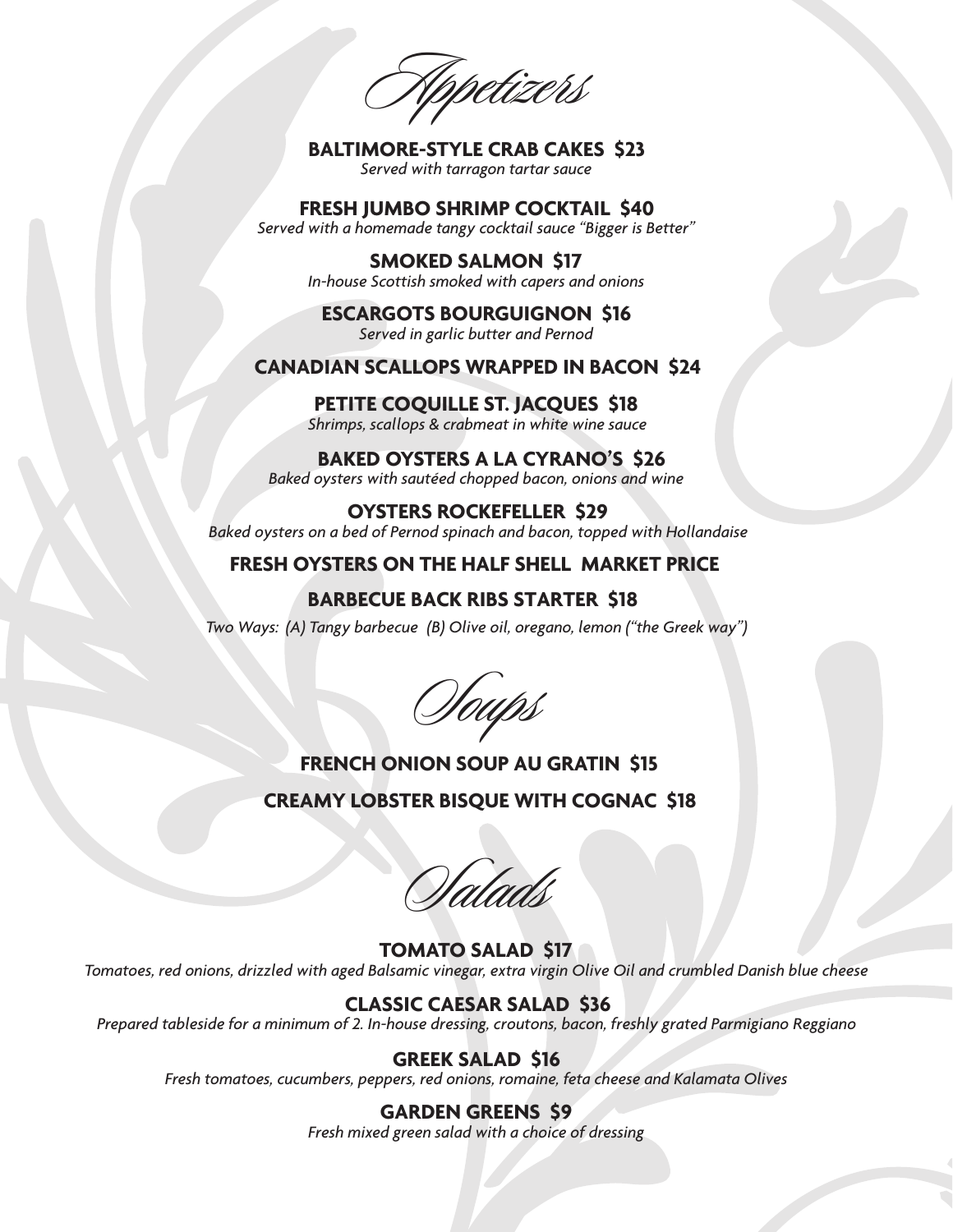

*Minimum 45 days aged in-house and hand cut*

### **NEW YORK STRIPLOIN**

 $\boldsymbol{\nu}$ 

| 8 oz.                    | <b>S47</b> |
|--------------------------|------------|
| 12 oz.                   | <b>S62</b> |
| 16 oz.<br>$\mathbf \Phi$ | <b>S72</b> |

## **PETER'S FAMOUS PRIME RIB**

**LADY'S CUT** \$50 **REGULAR CUT (14 oz.) \$58 PETER'S CUT (24 oz.) \$74**

## **FILET MIGNON** *(wrapped in bacon)*

 $\rightarrow$ 

 $\overline{\mathcal{S}}$ 

 $6$  oz.  $\frac{1}{2}$  \$48  $8$  oz.  $\frac{1}{2}$  \$61 **12 oz. \$74**

## **RIBEYE STEAK**

| 16 oz.<br>BONE-IN (24 oz.)   \$76 |  |
|-----------------------------------|--|
|                                   |  |

Specialty Steaks

## **PORTERHOUSE (24 oz.) \$76**

### **TOMAHAWK STEAK (50 oz. FOR TWO) \$170**

*Served with in-house peppercorn and Béarnaise sause*

### **6 oz. CENTER CUT BEEF TENDERLOIN \$52**

*Blue cheese crusted with a fig reduction*

## **STEAK DIANNE (COOKED TABLESIDE) \$72**

*Beef tenderloin with garlic, mushrooms and green onions finished in a Brandy wine reduction*

### **THE "PEPPERCORN" STEAK \$70**

*12oz. striploin wrapped in peppercorns and served in a rich wine sauce finished tableside*

## **CHATEAUBRIAND (FOR TWO) \$160**

*The heart of beef tenderloin, done to your taste and carved at your table surrounded with mushrooms, asparagus tips, baked tomato and an array of vegetables (with bearnaise sauce)*

## **BARBECUE BACK RIBS Tasty and real meaty! \$44**

*Two Ways: (A) Tangy barbecue (B) Olive oil, oregano, lemon ("the Greek way")*

## **DOUBLE CUT LAMB CHOPS \$57**

**CHICKEN OREGANO \$40**

*The sweetest meat is nearest to the bone!*

*Olive oil, oregano, lemon ("the Greek Way")*

## **Please Note: \$10 surcharge for entrée sharing**

| <b>RARE</b> |  |                 |
|-------------|--|-----------------|
|             |  | Cool red center |

**MEDIUM WELL** *Light char, slightly pink center*

**WELL DONE**  *Medium char, brown center*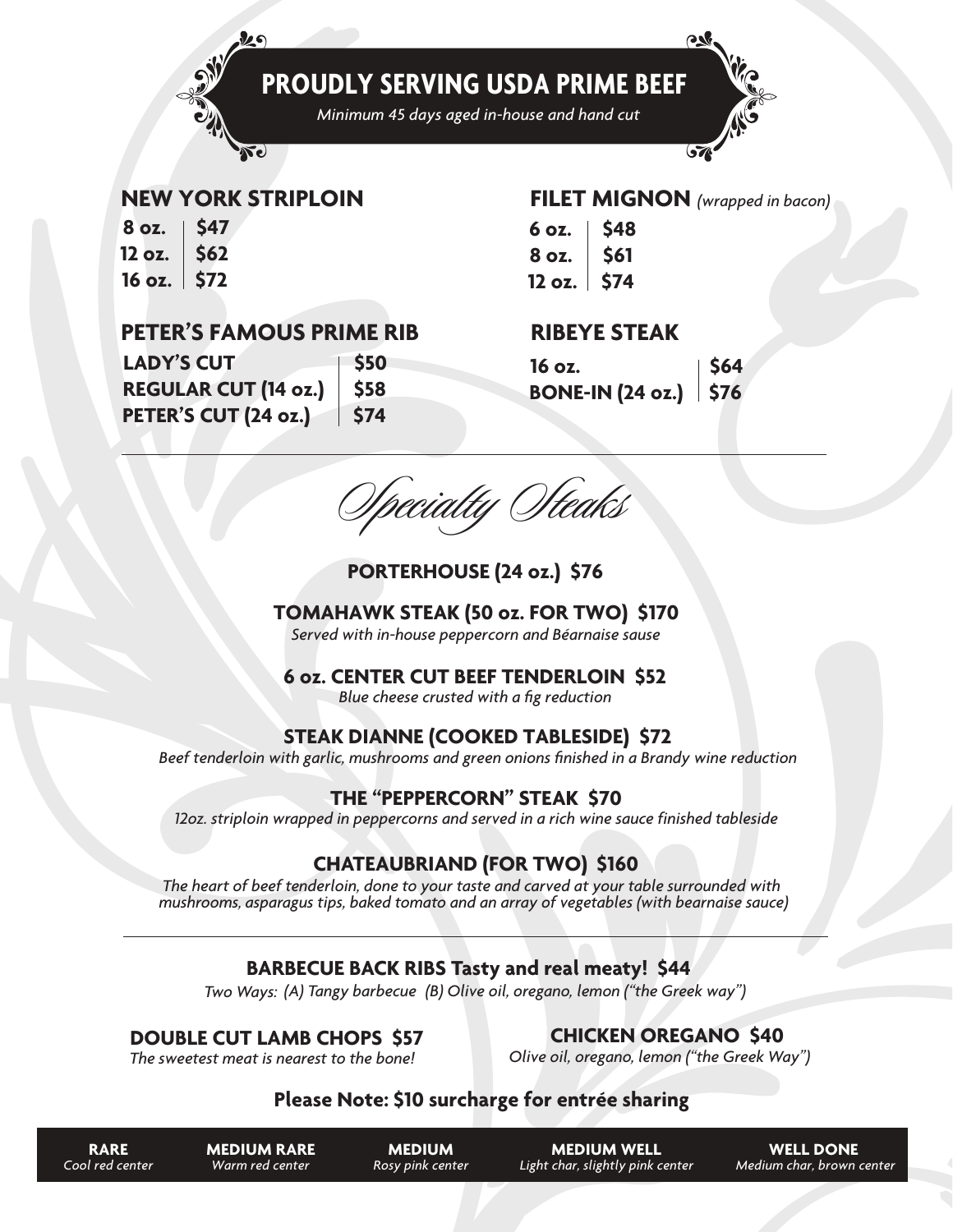Selections from the Sea

**RED SPRING FILET OF SALMON \$41** *Broiled, served with tangy lemon butter or Mediterranean style*

*Your choice of meuniere or almandine* **PAN SEARED FILET OF SOLE \$38**

**STUFFED FILET OF SOLE \$46** *Stuffed with crab meat, baby shrimps, scallops and glazed with hollandaise sauce*

*A classic delicate fish served meuniere or almandine finished tableside* **DOVER SOLE MARKET PRICE**

#### **JUMBO CANADIAN SEA SCALLOPS \$54**

*Pan seared in wine, garlic and herbs*

#### **JUMBO SHRIMP \$56**

*Broiled and served with tangy lemon butter sauce*

## **ALASKAN KING CRAB LEGS MARKET PRICE**

*Broiled and served with drawn butter*

## **SINGLE LOBSTER TAIL MARKET PRICE**

*Generous 11 oz. tail served with drawn butter*

**BROILED LOBSTER TAILS MARKET PRICE** *Two 11 oz. tails served with drawn butter*

**SEAFOOD PLATE (for one or two) MARKET PRICE** Combination of broiled lobster tails, shrimps, Alaskan King Crab legs and Canadian sea scallops served with drawn butter

Mixed Plates

**STEAK NEPTUNE \$72** *8 oz. Filet Mignon, topped with crab meat and asparagus hollandaise*

### **STEAK AND LOBSTER MARKET PRICE**

*8 oz. USDA Prime New York Steak and 11 oz. Lobster Tail*

## **CHICKEN NEPTUNE \$52**

*Chicken breast topped with crab meat and asparagus hollandaise*

### **STEAK AND PAN SEARED SCALLOPS \$64**

*8 oz. USDA Prime New York Steak and pan seared scallops*